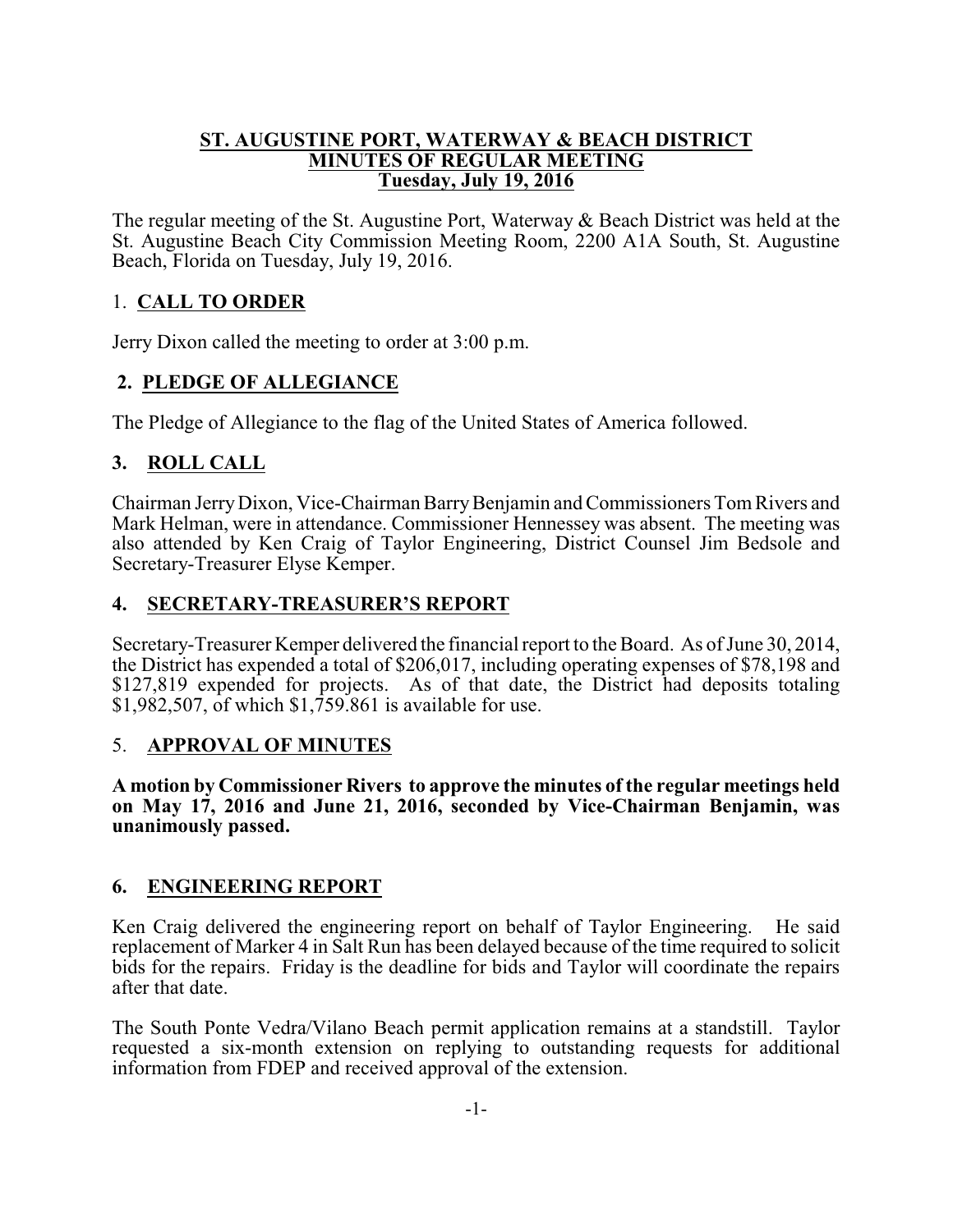The ceremonial check presentation for the full legislative funding of the Summer Haven River restoration was held June 30, 2016, at a private home in the Barraterria Island Subdivision, which fronts on the river. Design drawings for the project were displayed at the event and bid advertisements will begin July 22, 2016. Bidders are required to attend a mandatory site visit on August 3, 2016. August 19 is the last day bids may be submitted, and all bids will be opened on August 26, 2016. Taylor's recommendation for the bid award will be presented to the board at the September, 2016 meeting.

In response to questions from Commissioner Rivers about why the District halted the SPV/VB permit work, Chairman Dixon said the District's experience with Summer Haven has demonstrated how long, complex and expensive the permitting process has become for dredge and fill activities. He said the District had to spend hundreds of thousands of dollars and several years of effort to obtain the permit for Summer Haven, and that the South Ponte Vedra/Vilano Beach project is far larger than Summer Haven and clearly beyond the ability of the District to effectively sponsor.

In response to further questioning by Commissioner Rivers, Linda Chambliss, South Ponte Vedra/Vilano Beach POA, said county officials told her they can do nothing to take over the sponsorship of the north beaches project until the District officially advises them of its withdrawal. She said her impression is the county administrator never intended for the District to do the entire project. She added that 250,000 cubic yards of sand will be about one-eighth of what is now needed to adequately protect the 8 miles of eroded county beaches north of the inlet.

Chairman Dixon said sand is available inside the inlet in the flood shoal and dredging could be coordinated with FIND and ACOE if a permit were already in place. He said involving other agencies could also open up other sources of funding, as well. Vice-Chairman Benjamin said the Summer Haven River is a good example of use of alternative funding sources for a public project and that the fund raisers for the project did a great job.

## 7. **OLD BUSINESS** : NONE

## 8. **NEW BUSINESS:**

## A. Trim/Budget

Secretary-Treasurer Elyse Kemper presented budget projections for next fiscal year based on last year's millage rate of 0.0638, and the roll back rate of 0.0599. Because assessed property values have risen six percent since last year, leaving the millage rate at 0.0638 will generate a six percent increase in revenue for the District. Adopting the roll back rate will yield approximately the same revenue as last year because it is a lower millage rate applied to the increased tax base. She also discussed the projects already slated for the coming fiscal year, which total about \$310,000. She advised the board that their budget decision today is only a tentative decision, and that the millage rate finally adopted may be lower, but not higher than, the tentative rate adopted today. She added the first public hearing on the budget will be held on September 15, 2016 at 5:05 p.m. at the St. Augustine Beach City Hall. The final meeting will be held the same time and place on October 5, 2016.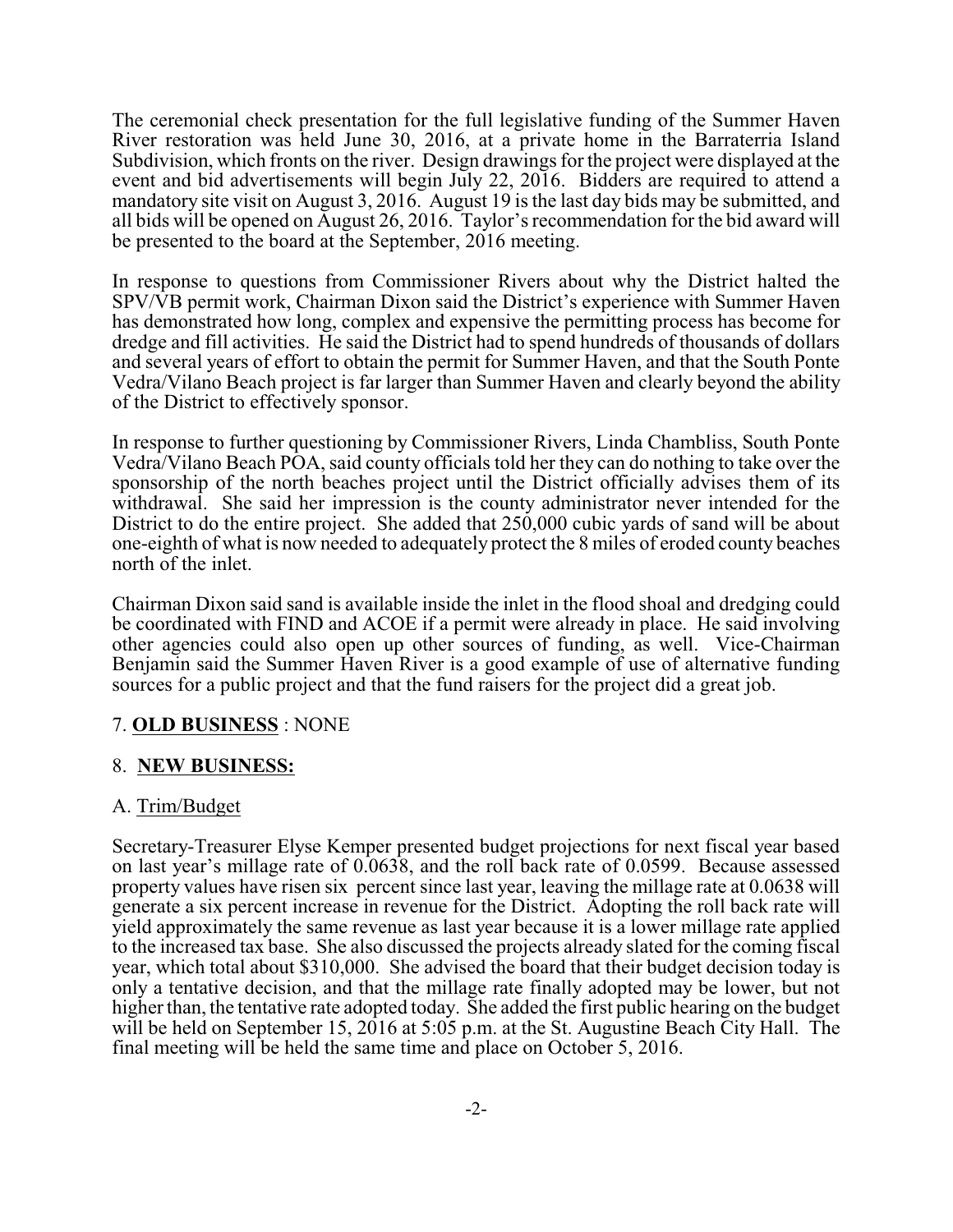After discussion, a motion by Commissioner Rivers seconded by Commissioner Helman **to adopt last year's millage rate of 0.0638 as the tentative rate for Fiscal Year 2016-2017 was passed unanimously on a roll-call vote.**

#### 8.B. Dredging entrance to Dolphin Drive Boat Bsin - Jim Piggott, City of St. Augustine

Jim Piggott, City of St. Augustine, reported the City's applications for FIND grants scored well in the recent evaluation process with the dredging of Salt Run scoring first in all categories, and the proposed shoal markers for Matanzas Bay rated third in all categories. The city's seawall improvement project was rated #42 but may be funded if any of the projects ahead of it fail to obtain permits.

Mr. Piggott said he was appearing today to request \$40,000 in District assistance to again dredge the area adjacent to the entrance of the boat basin on Dolphin Drive. He related the history of funding for the basin and the fact an MSBU was established to do the original dredging. The last time the District furnished dredge funding for that area was four years ago. He said doing the work now will again take advantage of the presence of dredges here already for work in Salt Run.

Leanna Freeman, a resident of the MSBU district, said conditions have deteriorated to the extent that only the smallest boats can access the basin at low tide and that the area between the basin and the intracoastal channel is the problem with which assistance is needed.

Tim Ford, also a property owner in the MSBU, said residents intended to seek funding from FIND but missed the grant application deadline. He said they will apply to FIND in the future. Vice-Chairman Benjamin said he was in favor of the request but would not commit to any future funding. Commissioner Helman said this request was more than ten percent of the District's income for the year.

#### **A motion by Vice-Chairman Benjamin, seconded by Commissioner Rivers, to approve a one-time grant of \$40,000.00 to dredge from Dolphin Drive Boat Basin to the Intracoastal Waterway, was passed by a unanimous vote.**

#### 9. **PUBLIC COMMENT**

Mr. Piggott reported that the harbor management plan pilot program will end in July, 2017. The FWC is evaluating the various separate pilot programs and the St. Augustine program has received universally good reviews from all parties and stakeholders. He said that even under the worst-case conditions of break-away vessels, the pilot program's collection of owner data made contacting owners and recovering vessels much easier.

Linda Ginn, Friends of Summer Haven River, presented a ceremonial check to the board for \$2.9 million dollars allocated by the Florida legislature last year to complete the Summer Haven River project. She thanked the board for all of their assistance with the project. Chairman Dixon said the fund-raising efforts by her organization had been phenomenal and that it never would have happened without Linda Ginn, Jay Ginn and Ellis Zahra.